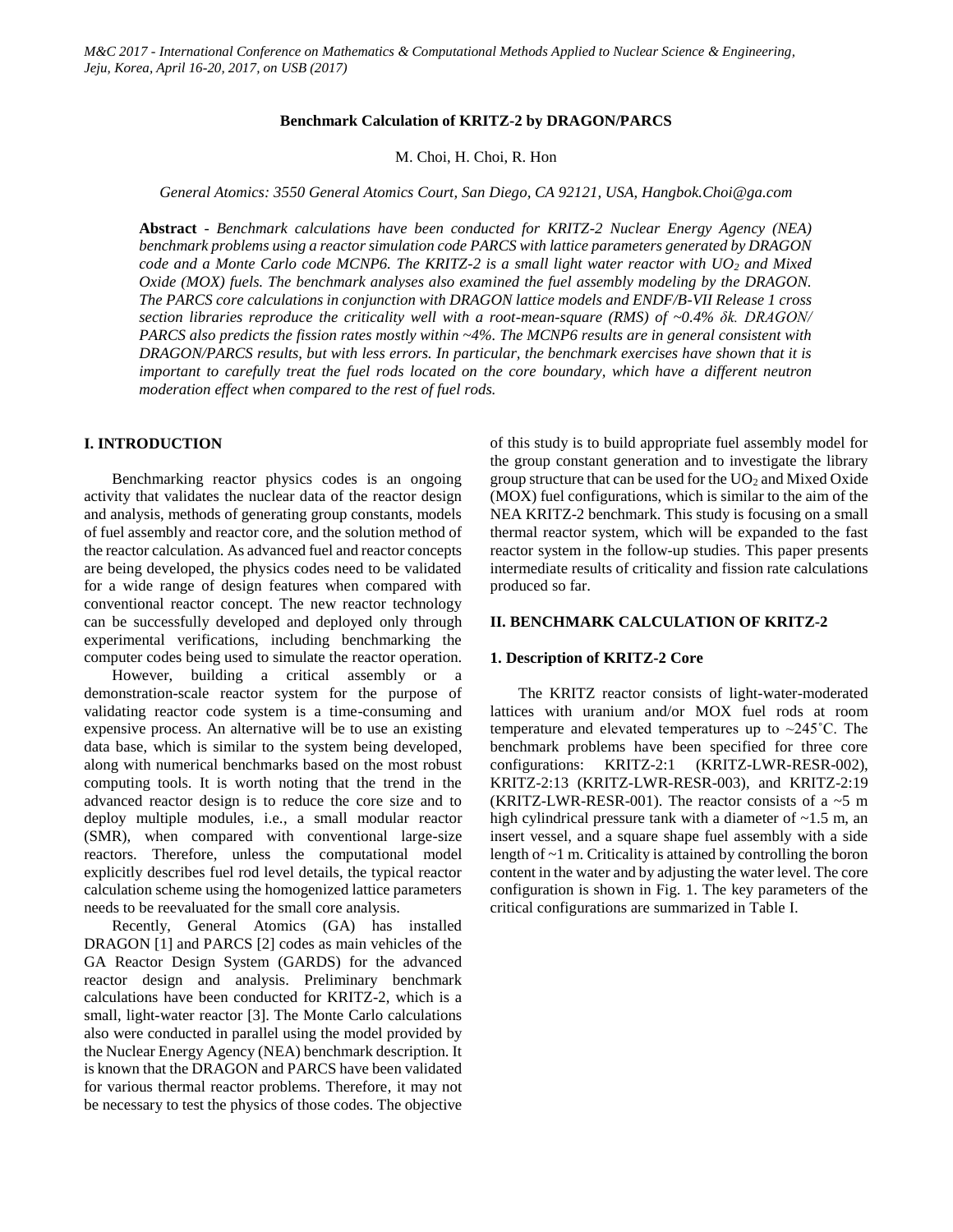

(a) KRITZ-2:13 radial layout



(b) KRITZ-2:13 axial layout

Fig. 1. KRITZ-2:13 core configuration [Courtesy of Ref. 3].

## **2. Computer Codes and Geometry Model**

DRAGON (version 4.1.1) is a neutron transport code being developed and maintained by École Polytechnique de Montréal. The code consists of many calculation modules to facilitate implementing new calculation techniques. The current version has the modeling capability of onedimensional (plane, cylindrical, or spherical), twodimensional (cartesian or hexagonal), and general threedimensional geometries so that a single pin, a fuel assembly or bundle, and reactivity devices can be exactly modeled.

PARCS (version 32m17co) is a three-dimensional reactor core simulation code that solves steady-state and time-dependent, multi-group neutron diffusion and transport equations in orthogonal and non-orthogonal geometries.

GenPMAXS (version 6.1.2 dev) [4] is an interface code between a lattice code and PARCS to process burnupdependent lattice parameters generated by the lattice code into PMAXS format that can be read specifically by the PARCS. At present, several lattice codes, such as HELIOS [5], CASMO [6] and TRITON [7], can be coupled to PARCS through the GenPMAXS. In order to interface lattice parameters generated by the DRAGON to PARCS, new modules have been developed and implemented in the GenPMAXS code so that standard DRAGON output file is converted into a PMAXS format file.

The cross-section libraries are based on ENDF/B-VII Release 1 [8]. Different energy group structures are being tested for the lattice parameter generation by the DRAGON: 69, 172, 361, 586, and 1172 groups. The 69-group is the traditional WIMS library structure. The 172-group is a legacy group structure defined by the UK and France and also adopted by the WIMS library update program of IAEA [9]. The 361-group is an energy mesh defined by Alain Santamarina and Alain Hébert, obtained by refining the group structure of SHEM-281 in the resolved energy domain, above 22.5 eV. The 586 and 1172-group libraries have been developed by GA for application to advanced reactor systems with various neutron spectrum.

Unlike the large commercial reactor, none of the fuel assemblies in the small reactor has the near-reflective boundary condition, and the single-assembly calculation may not be good enough to consider neutron leakage to the assembly boundary which in turn changes the neutron energy distribution. For the fuel assemblies on the core periphery, the color set (CS) model is used to reflect the intra-node neutron transport in the cross-section homogenization. [10, 11]. Figure 2 (b) shows the definition of the supercell model for group constant generation. For the small reactor calculation, the finite difference method (FDM) can be used for the core calculation.

DRAGON models a unit cell or an assembly in both 1-D and 2-D geometry. Figure 2 shows a cartoon of radial configuration of the KRITZ-2 computational model. In order to avoid complex and expensive calculations in CPU times, a few simplifications were made:

- The neutron source, the neutron detectors, and the safety shuttles located in the region between the inner and outer part of the insert vessel shown in Fig. 1 (b) were not modeled.
- The thin annulus between the pressure tank and the insert vessel outer part filled with water up to the same level as the rectangular-shaped inner part was not modeled.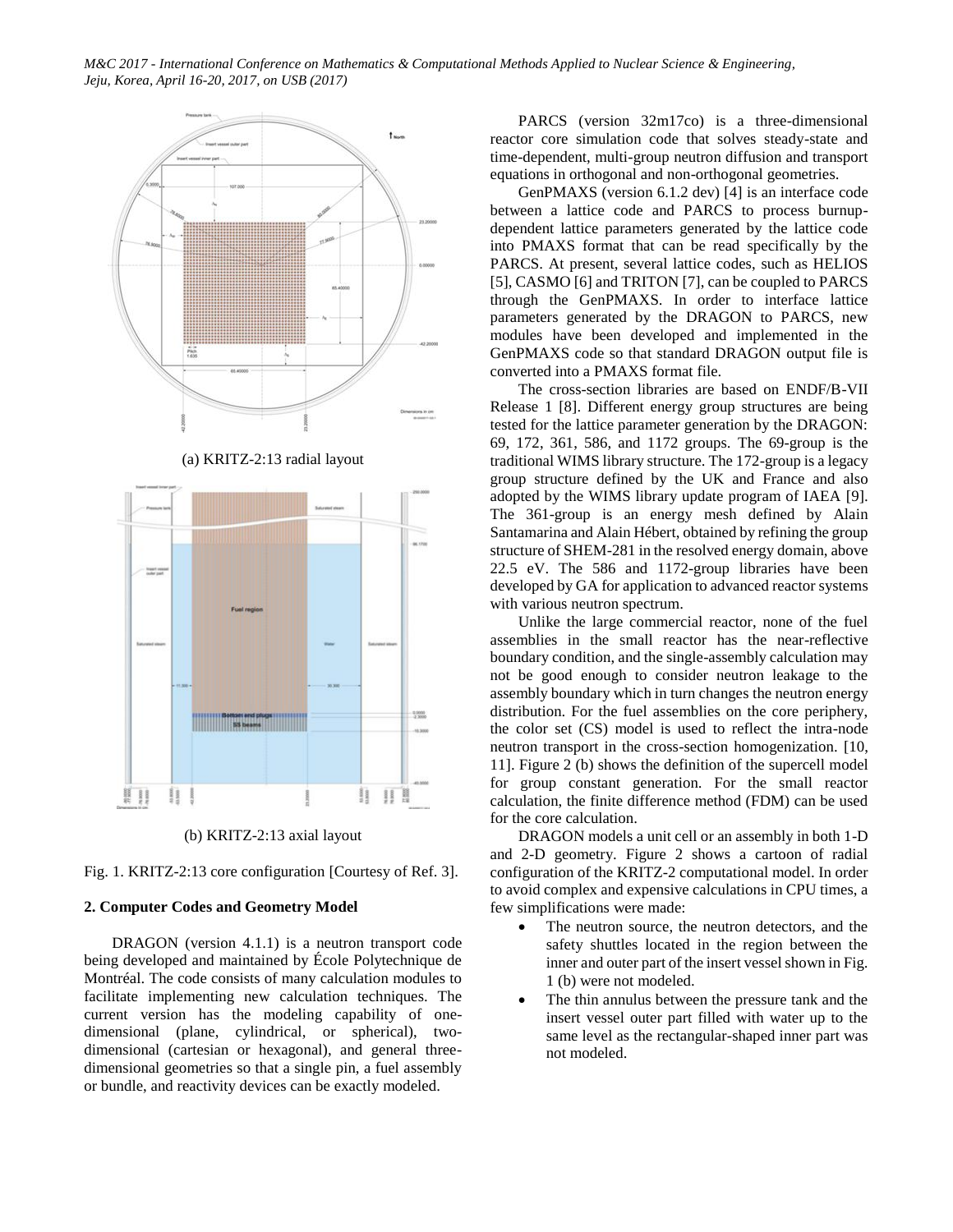|                          | KRITZ-2:1            |                 | <b>KRITZ-2:13</b>  |                 | <b>KRITZ-2:19</b>  |                |
|--------------------------|----------------------|-----------------|--------------------|-----------------|--------------------|----------------|
|                          | 19.7 ( $^{\circ}$ C) | 248.5 (°C)      | 22.1 $(^{\circ}C)$ | 243.0 (°C)      | 21.1 $(^{\circ}C)$ | 235.9 (°C)     |
| $B_z^2$ (Buckling)       | 0.0384               | 0.025           | 0.0283             | 0.0245          | 0.04               | 0.028          |
| Fuel rods                | UO <sub>2</sub>      | UO <sub>2</sub> | UO <sub>2</sub>    | UO <sub>2</sub> | $PuO2-UO2$         | $PuO2-UO2$     |
| $\sqrt[235]{U (wt. \%)}$ | 1.86                 | 1.86            | 1.86               | 1.86            | 0.16               | 0.16           |
| PuO <sub>2</sub> (wt.%)  | 0.0                  | 0.0             | 0.0                | 0.0             | 1.50               | 1.50           |
| Number of rods           | $44 \times 44$       | $44 \times 44$  | $40 \times 40$     | $40 \times 40$  | $25 \times 24$     | $25 \times 24$ |
| Lattice pitch (cm)       | 1.485                | 1.491           | 1.635              | 1.6411          | 1.8                | 1.81           |
| Rod Radius (cm)          | 0.529                | 0.5302          | 0.529              | 0.53015         | 0.4725             | 0.4735         |
| Cladding                 | Zr                   | Zr              | Zr                 | Zr              | Zr                 | Zr             |
| Inner Radius(cm)         | 0.5385               | 0.5392          | 0.5385             | 0.5392          | 0.4725             | 0.4735         |
| Outer radius(cm)         | 0.6125               | 0.6133          | 0.6125             | 0.6133          | 0.5395             | 0.5402         |
| End-Plugs                | Zr                   | Zr              | Zr                 | Zr              | Zr                 | Zr             |
| Radius (cm)              | 0.6125               | 0.6133          | 0.6125             | 0.6133          | 0.4725             | 0.4731         |
| Height (cm)              | 2.3                  | 2.303           | 2.3                | 2.303           | 2.3                | 2.3            |
| <b>Beams</b>             | SS-316               | SS-316          | SS-316             | SS-316          | SS-316             | SS-316         |
| Radius(cm)               | 0.5                  | 0.502           | 0.5                | 0.502           | 0.5                | 0.502          |
| Height (cm)              | 8.0                  | 8.03            | 8.0                | 8.03            | 8.0                | 8.03           |
| Reflector                | water                | water           | water              | water           | water              | water          |
| Boron (ppm)              | 217.9                | 26.2            | 451.9              | 280.1           | 4.8                | 5.2            |
| Height (cm)              | 65.28                | 105.52          | 96.17              | 110.96          | 66.56              | 100.01         |
| $\Delta W$ (cm)          | 8.1                  | 8.305           | 11.30              | 13.14           | 9.9                | 10.09          |
| $\Delta S$ (cm)          | 8.1                  | 8.305           | 11.30              | 13.14           | 9.9                | 10.09          |
| $\Delta E$ (cm)          | 33.56                | 33.52           | 30.30              | 30.26           | 52.10              | 52.13          |
| $\Delta N$ (cm)          | 33.56                | 33.52           | 30.30              | 30.26           | 53.90              | 54.09          |

TABLE I. Summary of the critical core specifications

These simplifications were verified to be negligible on keff in Ref. 3. Therefore, five regions in horizontal direction are modeled for the present DRAGON simulations, as shown in Fig. 2: the fuel region in red, the borated water reflector in light blue, the thin wall of the insert vessel inner region in green, the saturated steam region in grey, and the pressure tank in orange.

## **3. Lattice Calculation Model**

Several DRAGON calculations haven been conducted to assess the effect of lattice parameter generation on the criticality calculation. For each lattice model below, cross sections were generated for individual material zone and used for the core criticality calculation. The lattice models are as follows:

*Infinite Lattice*: One single-fuel assembly and four nonfuel materials (i.e., borated water, thin wall of the inner part of insert vessel, saturated steam, and pressure tank) were all modeled as standalone infinite lattices. The fuel region was modeled with  $10\times10$  pin (unit) cell lattices where one fuel pin was located in each unit cell. Non-fuel regions were modeled as one single-unit lattice with the same height and width as those of a single-fuel assembly.

*1-D Lattice*: The fuel assembly and surrounding non-fuel materials were modeled in 1-D slab model along the mid-line of a core vertical layer. The fuel region was modeled with 20 unit lattices. Non-fuel regions were modeled with one singleunit lattice.

*2-D Reduced Lattice*: The model consists of one single rectangular fuel assembly surrounded by non-fuel materials. The full core (40×40 fuel rods) was reduced to a 20×20 fuel assembly lattice for KRITZ-2:13. The volume of non-fuel material also was reduced by the fuel assembly volume reduction ratio.

*2-D Full Lattice*: One quarter of the core was used for the lattice calculation as shown in Figure 2. Fuel assemblies (the red rectangular box in Figure 2) are modeled by 22×22 unit cells for KRITZ-2:1, 20×20 unit cells for KRITZ-2:13, 13×12 unit cells for KRITZ 2:19, respectively.

Both the 2-D reduced and full-lattice models generate material-wise cross sections from the 2-D lattice calculations. For the reduced lattice, all four sides of the fuel assembly have interface with water reflector, while the full lattice has only two interfacing sides, which could result in a slight difference in cross sections of the material around the fuelreflector interface.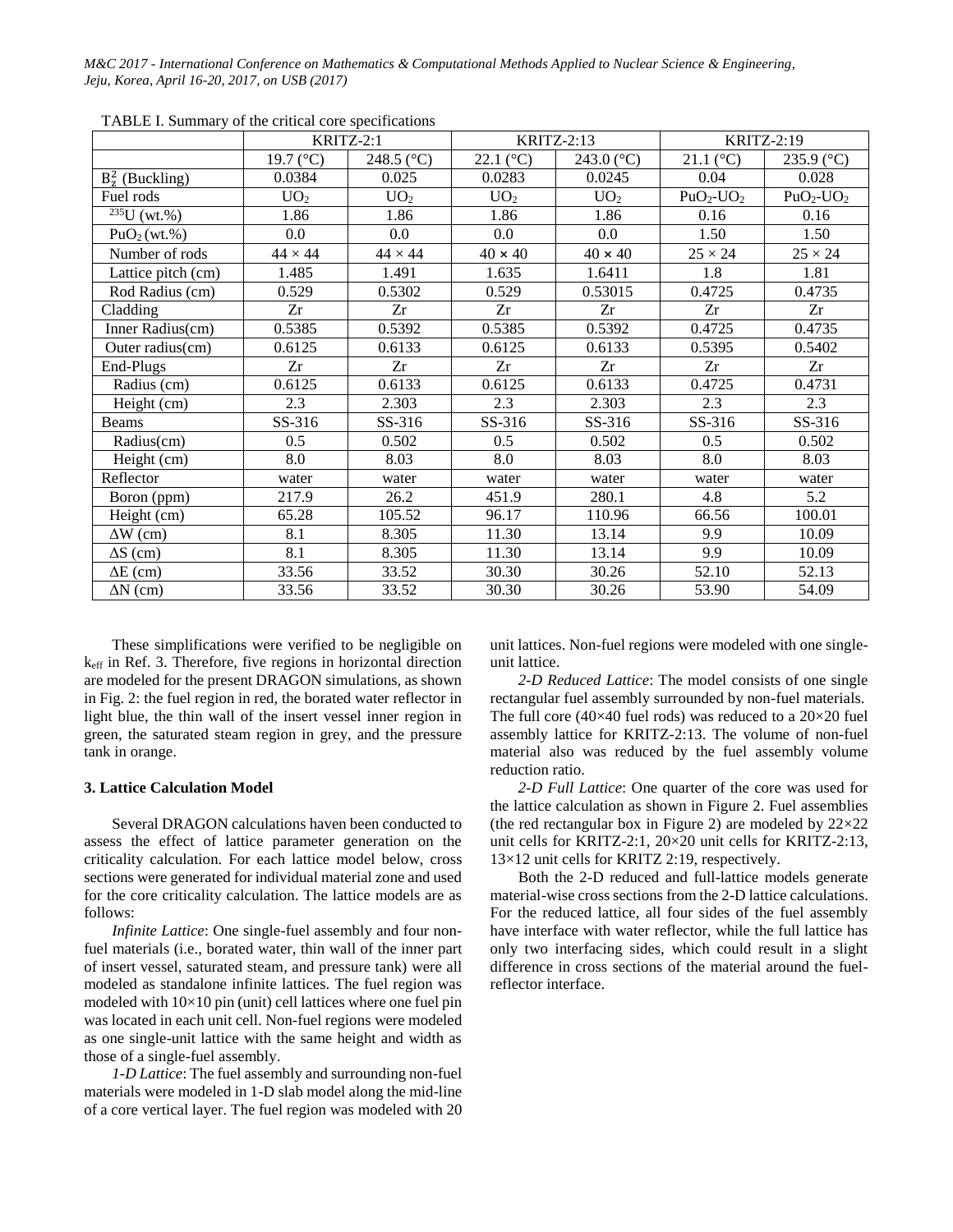

(a) Single-fuel assembly model



(b) Multi-cell model for 2-D full lattice

Fig. 2. DRAGON lattice model.

### **4. Core Calculation Model**

To perform full-core calculations by PARCS, axial geometry of the KRITZ-2 model was divided into five axial levels based on material mixes of the rectangular-shape inner part of the insert vessel. In this axial model, structures above the fuel rods were not explicitly modeled. Vertical fuel lengths are 200 cm for KRITZ-2:1, 250 cm for KRITZ-2:13 and 123.20 cm at 21.1ºC, and 123.46 cm at 235.9ºC for KRITZ-2:19, respectively.

These five axial regions are marked as Z1, Z2, Z3, Z4, and Z5 in Fig. 3 where Z1 includes only the borated water in the inner part of the insert vessel, Z2 is the beams, Z3 is the end-plug, Z4 is the fuel rods with the borated water between fuel rods (F1), and Z5 is the same fuel rods but with the saturated steam between the fuel rods (F2).



Fig. 3. PARCS axial core model of the KRITZ-2.

Figure 4 shows radial configuration of PARCS core model at each axial level (Z1, Z2, Z3, Z4 and Z5), where W, SS, ST, P, B, E, F1, and F2 represent the borated water assembly, thin stainless steel wall assembly of the inner part of the insert vessel, saturated steam assembly, pressure tank assembly, beam assembly, end-plug assembly, fuel rod assembly with the borated water between rods, and the fuel assembly with the saturated steam between rods, respectively. As can be seen, four fuel assemblies are combined to build a complete core for each experiment.

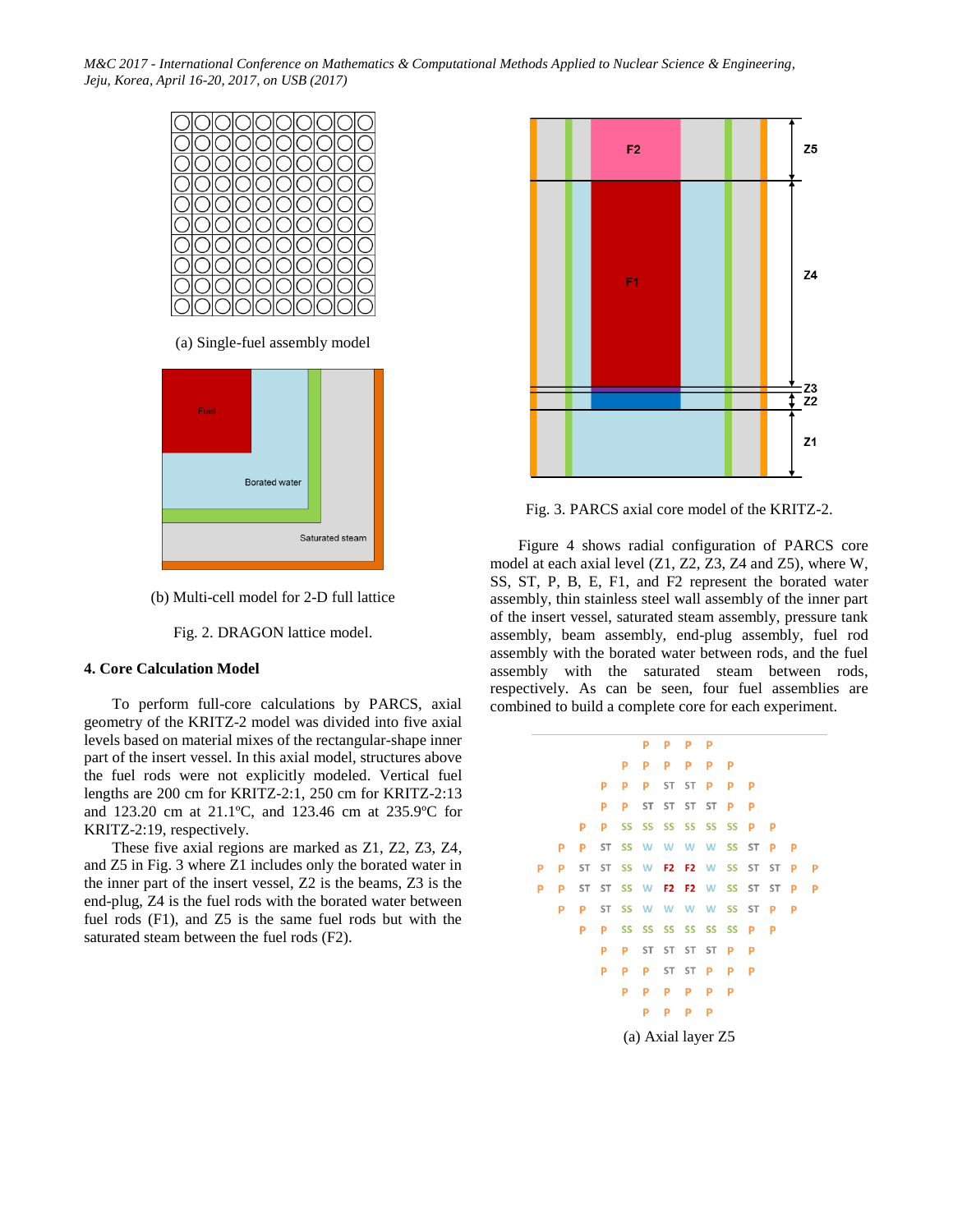



Fig. 4. PARCS radial core model of the KRITZ-2 at each axial layer.

Lattice parameters are computed by DRAGON at each defined axial level (Fig. 3) for each lattice model for the selected KRTIZ-2 experiments. Transport calculations were performed by multi-group collision probability method using 361 energy group cross-section SHEM library. For criticality calculations, the fission source eigenvalue problems with B1 method were solved. Since DRAGON does not directly compute transport cross-section data, they were explicitly computed using diffusion cross-section data that was implicitly computed by DRAGON. Computed 361 energy group cross-section data by DRAGON was collapsed into two energy groups (a fast energy and a thermal energy) and also was spatially homogenized over each region, which were converted into the PMAXS format to PARCS via GenPMAXS.

## **III. SIMULATION RESULTS**

### **1. Core Multiplication Factors**

Regarding the lattice model, the test runs have shown that the infinite lattice model is not good for generating the lattice parameters of the systems with high leakage. The 1-D lattice model was constructed from the core center to the physical boundary, and the lattice parameters were generated for individual material zones with critical neutron flux. Though the 1-D lattice model improves the prediction when compared with the infinite lattice model, the average  $k_{\text{eff}}$  was consistently underestimated. The results of both 2-D reduced and full lattice models, along with the transport cross sections adjusted by the neutron leakage, are close to the measured value. More specifically, the root-mean-square (RMS) error of criticality for the six cases is 0.33% δk and 0.44% δk for the reduced and full-lattice model, respectively. It was also noted that the core calculation based on the reduced-lattice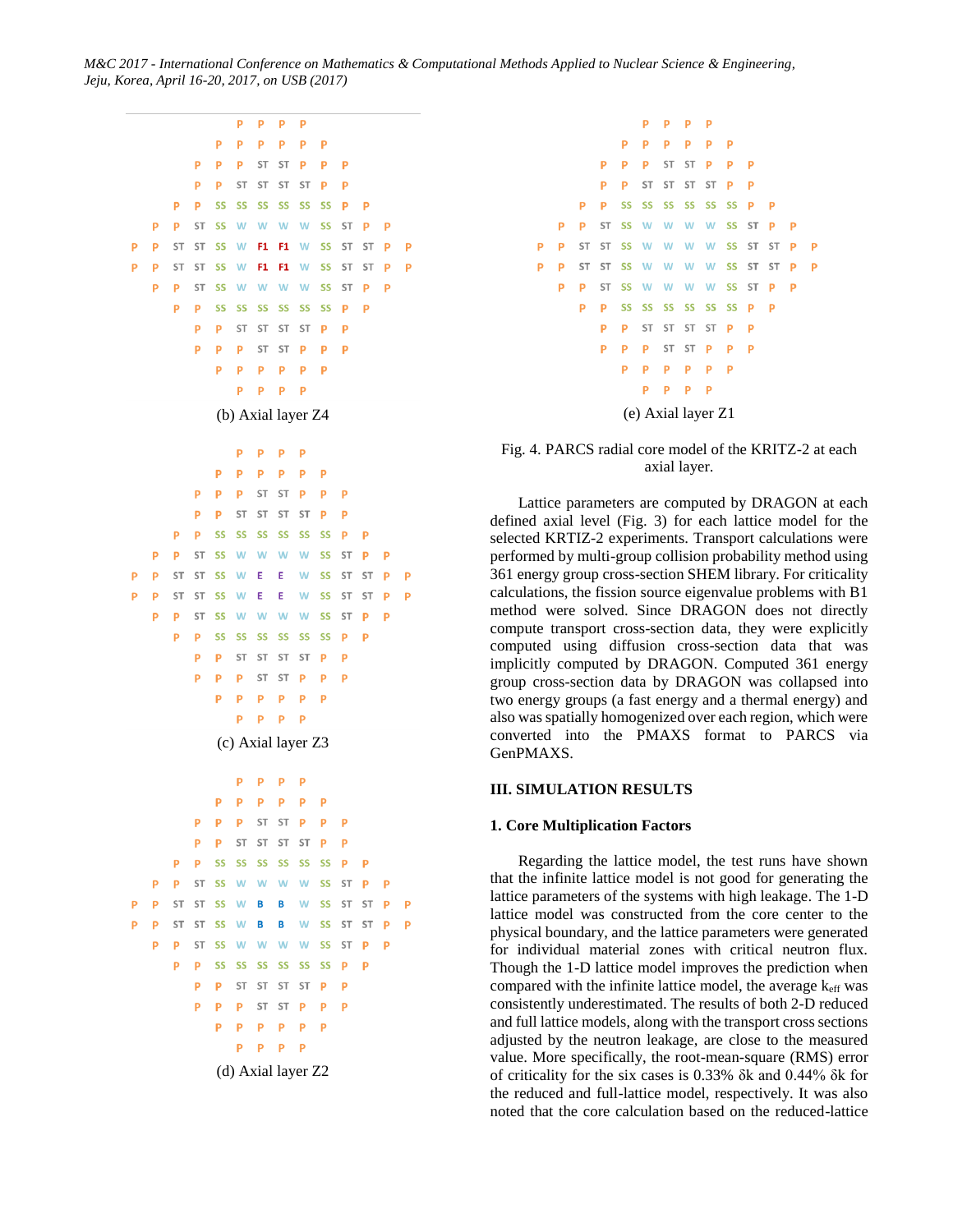model slightly over-predicts keff while that based on the full lattice model slightly under-predicts keff. In this study, the 2- D full-lattice model is used for the cross-section generation because it is most consistent with actual core configuration.

The criticality calculation results are presented in Table II, where the calculated  $k_{\text{eff}}$  show good agreements with the experimental values for both the DRAGON/PARCS and MCNP6 calculations. The DRAGON calculation here used SHEM-361 library.

The public cross-section libraries of MCNP6 have limited temperature data. For the principal cross sections, the cross sections of 21ºC and 327ºC were used for the room and elevated temperatures, respectively. For the  $S(\alpha,\beta)$ , the elevated temperature of  ${}^{56}Fe$  is 327°C, while those of H in H<sub>2</sub>O, O in UO<sub>2</sub>, and <sup>238</sup>U in UO<sub>2</sub> are 227°C. Instead of regenerating cross-section data for specific experimental conditions, multiple MCNP6 calculations have been conducted for the nearest temperature point and different temperature points, and the keff was obtained by interpolation. Table II shows the results of both the nearest temperature point and interpolated calculations. The RMS error of six cases drops from 0.25% δk to 0.12% δk when the  $k_{\text{eff}}$  is interpolated to the actual measured temperature.

## **2. Fission Reaction Rate**

In the KRTIZ-2 experiments, the rod-to-rod fission rates were measured by gamma scanning. A single-reference rod from each experiment was chosen and repeatedly measured for the decay correction. Then, all measured fission rates of other rods were normalized to the reference rod. The DRAGON input models were reconstructed to extract fission rates for selected rods from the core calculation.

*KRITZ-2:1*. The calculation was conducted only at 248.5°C because the measured fission rates are not available at 19.7°C. Twenty-one fuel rods were selected for measurements with the reference rod at XY position (22, 23). The normalized fission rates are compared in Fig. 5 where rod number 16 is the reference rod. The difference between the measurement and DRAGON/PARCS simulation is mostly less than 4%. Rod number 2, which is located at the corner of the rectangular core, shows the largest discrepancy of 7.2%. Rod number 13 also shows a large discrepancy of fission rate, of which the measurement error is known to be relatively large. For the DRAGON/PARCS, the maximum and RMS errors of the fission rates are 7.2% and 3.5%, respectively, while they are 6.1% and 2.9%, respectively, for the MCNP6 simulation.

*KRITZ-2:13*. This experiment has fission rate measurements for 30 fuel rods, with the reference rod at position (23, 22), or rod number 23 in Fig. 6. The distribution of fission rates for the cold condition is almost the same as that for the elevated temperature condition. However, the maximum and RMS errors are 8.6% and 3.9%, respectively, for the cold condition, while they are 10.8% and 5.0%, respectively, for the elevated temperature. The large error occurs for the rod, which is not surrounded by four fuel rods. For example, rod numbers 1, 3, 29, and 30 are at the corner position of the core, rod numbers 2 and 22 are on the side of the core. The MCNP6 calculations have relatively lower error when compared with the DRAGON/PARCS: 7.3% and 2.7% for the cold condition, and 4.7% and 2.2% for the elevated temperature condition.

*KRITZ-2:19*. This experiment has measurement data for 25 rods. There are no corner rods, but rod numbers 1 and 25 are on the core side. The reference fuel rod is at (14, 14) or rod number 12 in Fig. 7. The maximum and RMS errors of DRAGON/PARCS fission rates are 7.4% and 2.3%, respectively, for the cold condition, while they are 8.8% and 4.2%, respectively, for the elevated temperature condition. The prediction errors of MCNP6 calculations are slightly lower than those of DRAGON/PARCS: 5.4% and 1.5% for the cold condition and 6.7% and 4.1% for the elevated temperature condition.

In general, the error of fission rate prediction by DRAGON/PARCS is less than ~4% in the corner, and side rods are not included. This also indicates that the calculation results can improve if those fuel rods are separately treated in the model. The error of fission rate prediction by MCNP6 is in general less than that by DRAGON/PARCS by  $~1\%$ . However, in certain cases such as KRITZ-2:19, the prediction error of both DRAGON/PARCS and MCNP6 are off the reference values by the same amount, which could be due to the measurement uncertainty, i.e.,  $\sim$ 1% (1 $\sigma$ ) or higher.

|                      | $KRITZ-2:1$      | $KRITZ-2:1$   | $KRITZ-2:13$     | $KRITZ-2:13$         | $KRITZ-2:19$          | $KRITZ-2:19$  |  |  |  |  |
|----------------------|------------------|---------------|------------------|----------------------|-----------------------|---------------|--|--|--|--|
|                      | $19.7^{\circ}$ C | 248.5°C       | $22.1^{\circ}$ C | 243.0 <sup>o</sup> C | $21.1$ <sup>o</sup> C | 235.9°C       |  |  |  |  |
| MCNP6 – Nearest      | 0.99853          | 0.99670       | 1.00040          | 0.99682              | 1.00195               | 0.99663       |  |  |  |  |
| temperature          | $\pm 0.00007$    | $\pm 0.00008$ | $\pm 0.00008$    | $\pm 0.00007$        | $\pm 0.00008$         | $\pm 0.00008$ |  |  |  |  |
| MCNP6 - Internolated | 0.99856          | 0.99948       | .00036           | 0.99906              | 1.00199               | 0.99924       |  |  |  |  |
| DRAGON/PARCS         | 0.99649          | 0.99544       | 0.99943          | 0.99606              | 0.99827               | 0.99214       |  |  |  |  |

TABLE II. Calculated effective core multiplication factors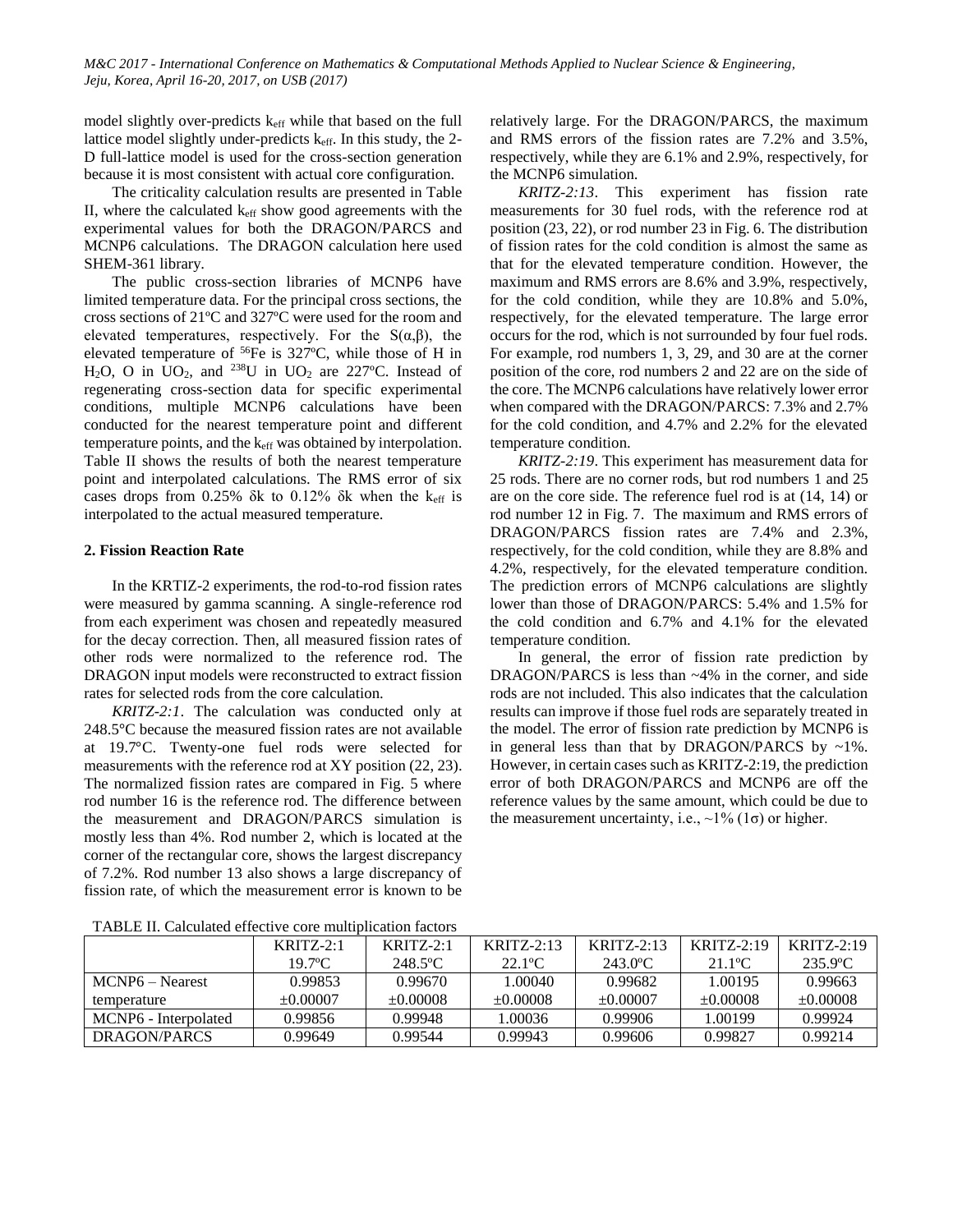*M&C 2017 - International Conference on Mathematics & Computational Methods Applied to Nuclear Science & Engineering, Jeju, Korea, April 16-20, 2017, on USB (2017)*



Fig. 5. Comparison of fission rates for KRITZ-2:1 at the elevated temperature.



(a) KRITZ-2:13 cold condition



(b) KRITZ-2:13 elevated temperature

Fig. 6. Comparison of fission rates for KRITZ-2:13.







(b) KRITZ-2:19 elevated temperature

Fig. 7. Comparison of fission rates for KRITZ-2:19.

## **IV. CONCLUSION**

In order to validate the DRAGON/PARCS system and computational model, the KRITZ-2 benchmark problems were revisited for criticality and fission reaction rate calculations. The PARCS core calculations with the 2-D DRAGON lattice models reproduce the criticality well. DRAGON/PARCS also predicts the fission rates mostly within ~4% for the fuel rods not on the core boundary. The MCNP6 results are in general consistent with DRAGON/ PARCS results, but with less errors. There are several remarks regarding the results of present benchmark exercise as follows:

It is important to carefully treat the fuel rods located on the core boundary, which have a different neutron moderation effect when compared to the rest of fuel rods. Depending the size of the problem, it may be required to model sub-lattices (smaller size lattice) for cross-section generation to get a better result.